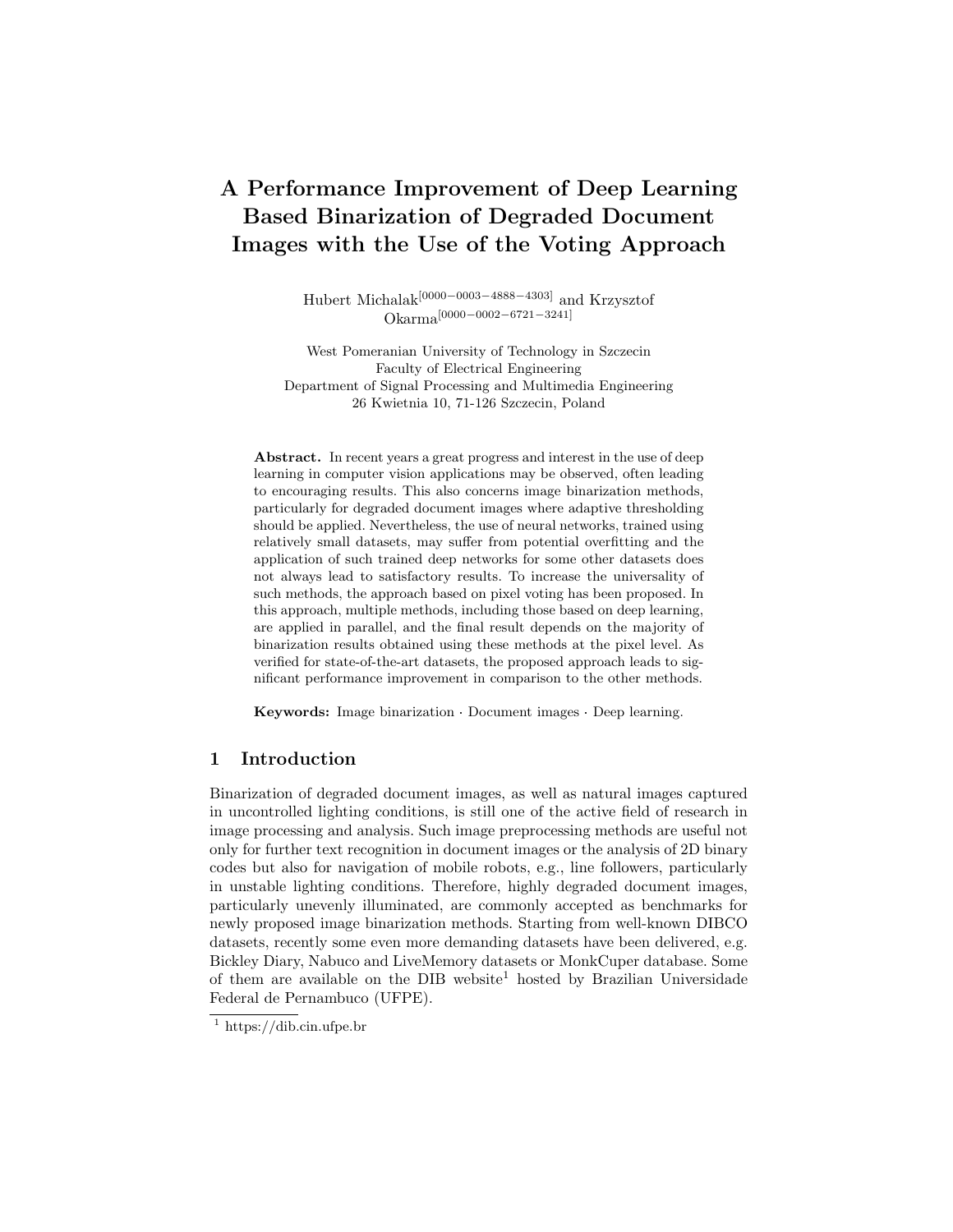### H. Michalak and K. Okarma 9

Although for well-illuminated high quality images, Niblack-based adaptive thresholding methods, such as Sauvola, Wolf, Feng and NICK [1], or even global binarization methods, such as the most popular Otsu, might be enough, more demanding images require the development of more sophisticated solutions. One of the possible approaches is the use of deep neural networks, although such methods require time-consuming training and are not necessarily fast enough, as reported e.g. at the ICDAR 2021 Competition on Time-Quality Document Image Binarization [2]. Additionally, an important problem of such approaches may be their overfitting observed when the datasets used for training differ from testing images, considering image size, distortions, illumination, etc.

To demonstrate this issue, two deep-learning (DL) based methods have been used in the paper: the first developed by Sami Liedes<sup>2</sup> who trained the network using mainly DIBCO and Persian datasets, and the second, known as RObust document image BINarization tool (ROBIN), developed by Mikhail Masyagin<sup>3</sup>. Both tools have been written in Python in combination with some other open source projects such as OpenCV, Keras, Tensorflow or Augmentor, as reported in their documentation. An improvement of their performance, partially solving the overfitting problem, is possible using the pixel voting approach presented below.

# 2 Proposed Approach

Considering the progress in the development of modern processing units, there are wide possibilities of parallel processing of images, also using multiple methods independently. Hence, regardless of the relatively long computation time, observed for DL-based methods, their combination with some other approaches might be beneficial, potentially improving the obtained results, without significant increase of the total processing time. One of such approaches, considered in the paper, is the application of the pixel voting, successfully applied previously for some other image thresholding methods used for image preprocessing before the alphanumerical character recognition [5].

The main assumption of the pixel voting is the independent parallel binarization of an input image using a number of  $N$  selected algorithms where each pixel in the resulting image may be expressed as 0 or 1. Treating each ot these values as votes, the "winning" value may be selected as the final result for the considered pixel. Actually, this method may also be implemented simply as the median of the obtained binary values using each method at the pixel level. Nevertheless, as presented in the paper [5], satisfactory results may be obtained by the application of some algorithms based on various assumptions and the combination of similar algorithms, e.g. only Niblack-inspired adaptive methods, usually leads to worse performance, particularly for non-uniformly illuminated document images. Hence, the combination of the DL-based methods with some others seems to be an appropriate assumption for further investigation.

<sup>2</sup> https://github.com/sliedes/binarize

<sup>3</sup> https://github.com/masyagin1998/robin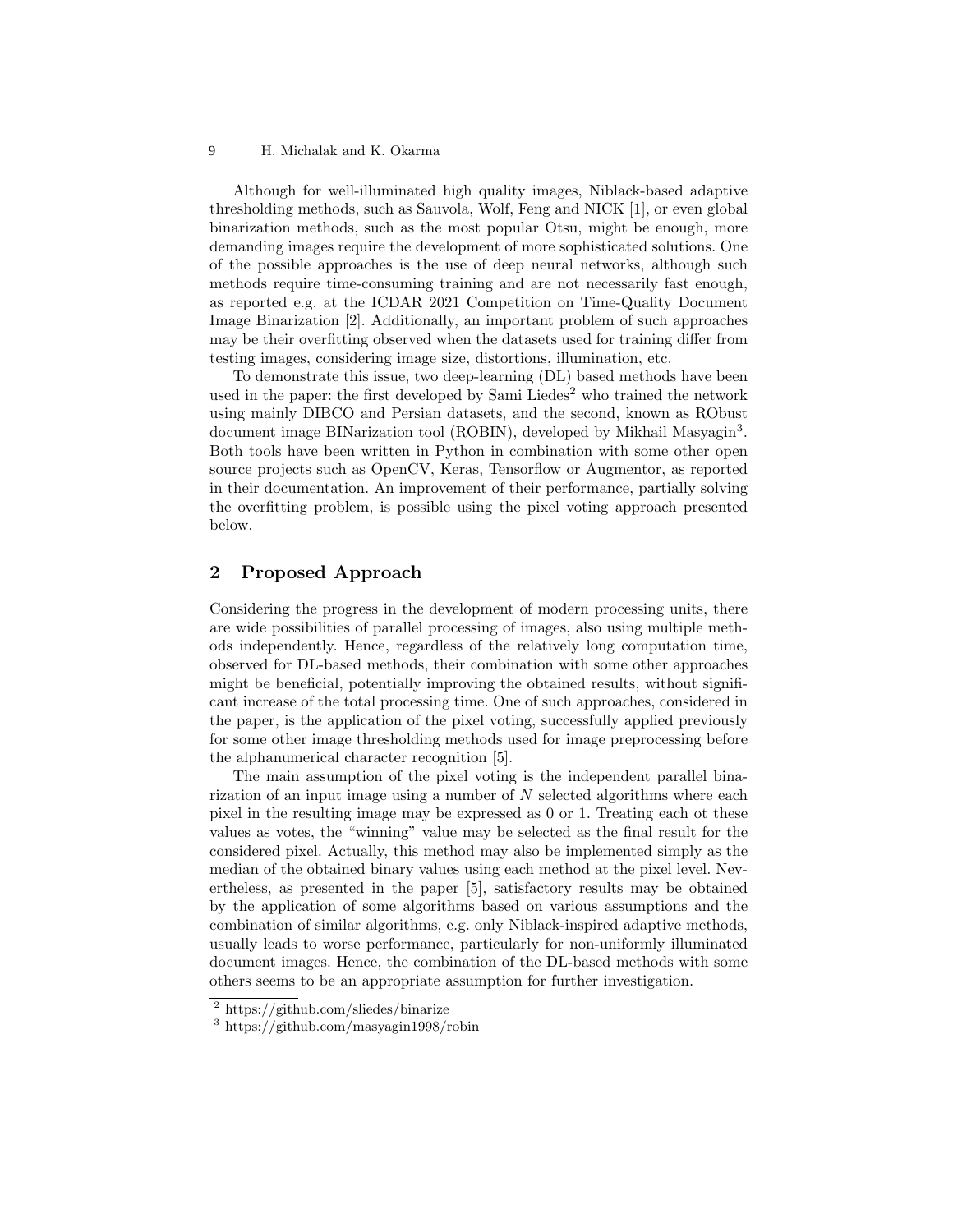## 3 Experimental Results

The verification of the proposed use of the pixel voting has been made utilizing commonly used datasets, including DIBCO 2009–2019, Bickley Diary, Persian, Nabuco (part 1 with 15 images and part  $2 - 20$  images), LiveMemory (20 images) and Monk Cuper Set (25 images). Since the verifications have been made calculating some typical metrics [6] such as F-Measure, Accuracy, Distance Reciprocal Distortion (DRD) and Misclassification Penalty Metric (MPM), only the images with known ground-truth (GT) binary images may be used for this purpose. To illustrate the obtained results in a relatively compact representative form, only the obtained F-Measure (FM) values are presented in Table 1.

The previously proposed methods utilizing the stack of regions [3] are marked in Table 1 as 1L, 8L and 16L, according to the number of layers used in the calculations. The five sets of methods used in the pixel voting, the results for which are shown in Table 1, are the combinations of ROBIN with:  $1L$  (singlelayered) and JUCS (set 1), 16L and JUCS (set 2), Niblack and JUCS (set 3), 8L and Sauvola (set 4), and JUCS with Sauvola (set 5). The three best results for each dataset are marked by boldface fonts. The last row contains the results obtained for all datasets except DIBCO 2009–2018 (used for training of the DLbased methods). It may be easily noted that the best results obtained for DIBCO 2009–2018 datasets used for training are the effect of the overfitting.

Application of the deep-learning based methods for the other datasets, containing previously unseen data, leads to significantly worse results. Nevertheless, the use of the pixel voting, also in combination with some other previously proposed algorithms, makes it possible to improve the results of binarization.

Table 1. F-Measure values obtained for various datasets using some classical methods, the use of stack of regions, the JUCS method [4], deep learning methods and the proposed pixel voting.

| Method               | classical methods   stack of regions  JUCS |  |                |                               |  |    |      |      | $_{\rm DL}$                                |      | Pixel Voting |                          |  |                                                     |                                                                         |
|----------------------|--------------------------------------------|--|----------------|-------------------------------|--|----|------|------|--------------------------------------------|------|--------------|--------------------------|--|-----------------------------------------------------|-------------------------------------------------------------------------|
| Dataset              |                                            |  |                | Otsu Nibl Sauv Brad   1L      |  | 8L | 16L  | [4]  | ROBIN Liedes set 1 set 2 set 3 set 4 set 5 |      |              |                          |  |                                                     |                                                                         |
| <b>DIBCO 2009</b>    |                                            |  | 78.6 76.8 78.7 | 77.0   77.1   81.3            |  |    | 81.4 | 84.8 | 93.1                                       | 71.8 |              |                          |  |                                                     | 87.1 87.0 86.7 88.7 89.4                                                |
| <b>DIBCO 2010</b>    |                                            |  | 85.4 78.0 81.1 | 82.8 79.2 81.1                |  |    | 81.2 | 82.4 | 94.2                                       | 56.4 | 86.5         |                          |  | $86.1$   87.1   86.7   86.5                         |                                                                         |
| <b>DIBCO 2011</b>    | 82.1                                       |  | 68.9 78.7      | 74.9 72.6 75.4                |  |    | 75.5 | 81.0 | 91.5                                       | 65.0 | 83.8         |                          |  |                                                     | $83.4 \,   \, 83.3 \,   \, 85.6 \,   \, 86.6 \,   \,$                   |
| <b>DIBCO 2012</b>    |                                            |  | 75.1 77.2 81.1 | 82.3 79.3 82.6                |  |    | 82.7 | 85.4 | 94.7                                       | 65.6 | 88.5         |                          |  | 88.2 89.0 88.5 88.9                                 |                                                                         |
| <b>DIBCO 2013</b>    |                                            |  | 80.0 72.7 78.8 | 77.5 76.1 78.9                |  |    | 78.9 | 82.7 | 94.7                                       | 71.4 |              |                          |  |                                                     | 86.3 85.9 86.3 86.4 86.6                                                |
| <b>DIBCO 2014</b>    |                                            |  | 91.6 84.9 90.3 | 88.9   84.5   86.4            |  |    | 86.4 | 89.5 | 96.0                                       | 66.6 | 91.8         | 91.5                     |  |                                                     | $91.6$   $93.7$   $94.5$                                                |
| <b>DIBCO 2016</b>    |                                            |  | 86.6 74.2 80.1 | 76.0   76.3   81.1            |  |    | 81.2 | 86.1 | 90.6                                       | 68.3 | 87.5         | 87.5                     |  |                                                     | $87.2$   87.6   88.4                                                    |
| <b>DIBCO 2017</b>    |                                            |  | 77.7 75.0 77.9 | 76.6 75.6 79.7                |  |    | 79.7 | 82.7 | 92.2                                       | 56.7 | 85.7         | 85.5                     |  | 85.2 86.3 86.9                                      |                                                                         |
| <b>DIBCO 2018</b>    |                                            |  | 51.5 67.6 54.6 | 61.0 68.0 70.3                |  |    | 70.4 | 72.5 | 88.7                                       | 57.6 |              |                          |  | 79.7 78.5 79.5 76.4 75.7                            |                                                                         |
| DIBCO 2019A          |                                            |  | 72.3 54.4 48.1 | 54.3 58.4 60.8                |  |    | 61.0 | 71.1 | 46.9                                       | 26.6 |              |                          |  | $71.3$ $71.4$ $70.8$ $65.4$                         | 70.5                                                                    |
| <b>DIBCO 2019B</b>   |                                            |  | 23.3 54.2 44.4 | 42.1 52.1 54.4                |  |    | 54.4 | 58.2 | 43.3                                       | 34.2 |              |                          |  | 61.0 60.4 60.3 59.0                                 | 59.6                                                                    |
| <b>Bickley Diary</b> |                                            |  | 58.8 83.8 72.4 | 70.6 178.9 84.4               |  |    | 84.5 | 83.6 | 73.1                                       | 42.8 |              |                          |  | 86.6 87.9 88.8 86.5 83.2                            |                                                                         |
| Persian              |                                            |  |                | 82.1 78.2 86.8 81.2 79.2 83.0 |  |    | 83.1 | 85.8 | 85.5                                       | 72.6 |              |                          |  |                                                     | 86.6 86.7 86.0 88.1 88.4                                                |
| Nabuco part 1        |                                            |  | 86.3 77.1 75.3 | 74.8 78.7 82.1                |  |    | 82.2 | 87.1 | 86.1                                       | 70.9 |              |                          |  | $87.0 \,   87.2 \,   87.4 \,   83.8 \,   85.1 \,  $ |                                                                         |
| Nabuco part 2        |                                            |  | 94.0 82.8 83.3 | 81.0 84.6 88.6                |  |    | 88.6 | 93.8 | 90.2                                       | 71.9 |              | $92.9$   $93.2$   $93.1$ |  | 90.0                                                | 91.3                                                                    |
| Livememory           |                                            |  | 89.6 90.2 89.0 | 88.7   91.4   93.0            |  |    | 93.0 | 94.8 | 82.4                                       | 42.4 |              |                          |  |                                                     | $\vert 93.0 \vert 93.9 \vert 93.0 \vert 90.0 \vert 90.7 \vert$          |
| Monk Cuper Set       |                                            |  | 69.4 68.9 73.4 | 70.3 70.1 73.1                |  |    | 73.1 | 77.2 | 84.8                                       | 73.0 | 78.9         |                          |  | 78.6 78.4 79.0 79.8                                 |                                                                         |
| All                  | 71.9                                       |  | 77.2 75.0      | 73.7 76.7 80.5                |  |    | 80.6 | 83.0 | 81.9                                       | 56.4 |              |                          |  | 85.285.585.884.784.3                                |                                                                         |
| Verification         |                                            |  | 68.1 78.5 73.3 | 71.6 76.9 81.1                |  |    | 81.2 | 83.0 | 75.8                                       | 52.1 |              |                          |  |                                                     | $\left  84.7 \right  85.3 \left  85.6 \right  83.6 \left  82.7 \right $ |